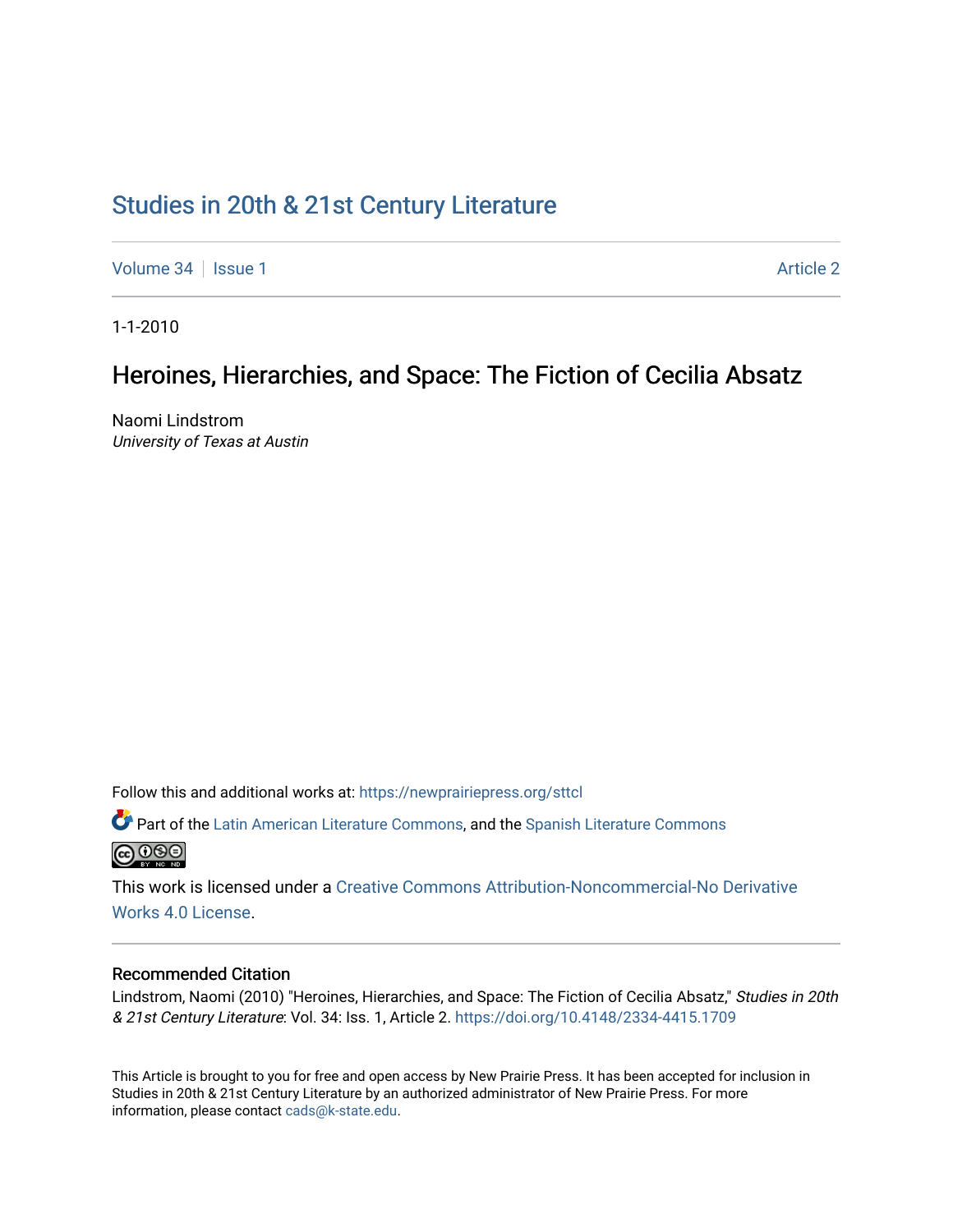# Heroines, Hierarchies, and Space: The Fiction of Cecilia Absatz

## Abstract

This examination of the fiction of Cecilia Absatz (Argentina, 1943), covers three novels: Féiguele (1976), the 1982 Té con canela 'Tea with cinnamon' and the 1985 Los años pares 'The Even-Numbered Years.' The continuities between the three texts, and especially the similarity of their female protagonists, who age from adolescence to the threshold of middle age, allow these novels to be read as a series. The primary focus of this study is the maturation of the protagonists as they struggle for autonomy while navigating different types of space. These include space that is marked by gender; identified as Jewish; and dominated by members of various elites, whether defined by wealth and lineage, by celebrity, or by specialized cultural knowledge or skills. The protagonists are at a disadvantage in different environments: being female in a corporate workplace dominated by powerful males; craving individuality and solitude in a Jewish space in which community is the ideal; and being barely middle-class in milieux where money, accomplishments, and social connections are crucial. Though in many episodes the heroines, out of insecurity and inexperience, allow themselves to be intimidated and manipulated, they analyze their experiences, learn, and seek to strengthen their autonomy. Only in the third of the novels does the protagonist succeed in breaking the hold that more powerful and prestigious men hold over her and establishing a space for herself.

## Keywords

Cecilia Absatz, Féiguele, Té con canela, Tea with cinnamon, Los años pares, The Even-Numbered Years, female protagonists, adolescence, middle age, autonomy, space, navigating space, jewish identity, gender identity, class identity, gender conflict, gender struggles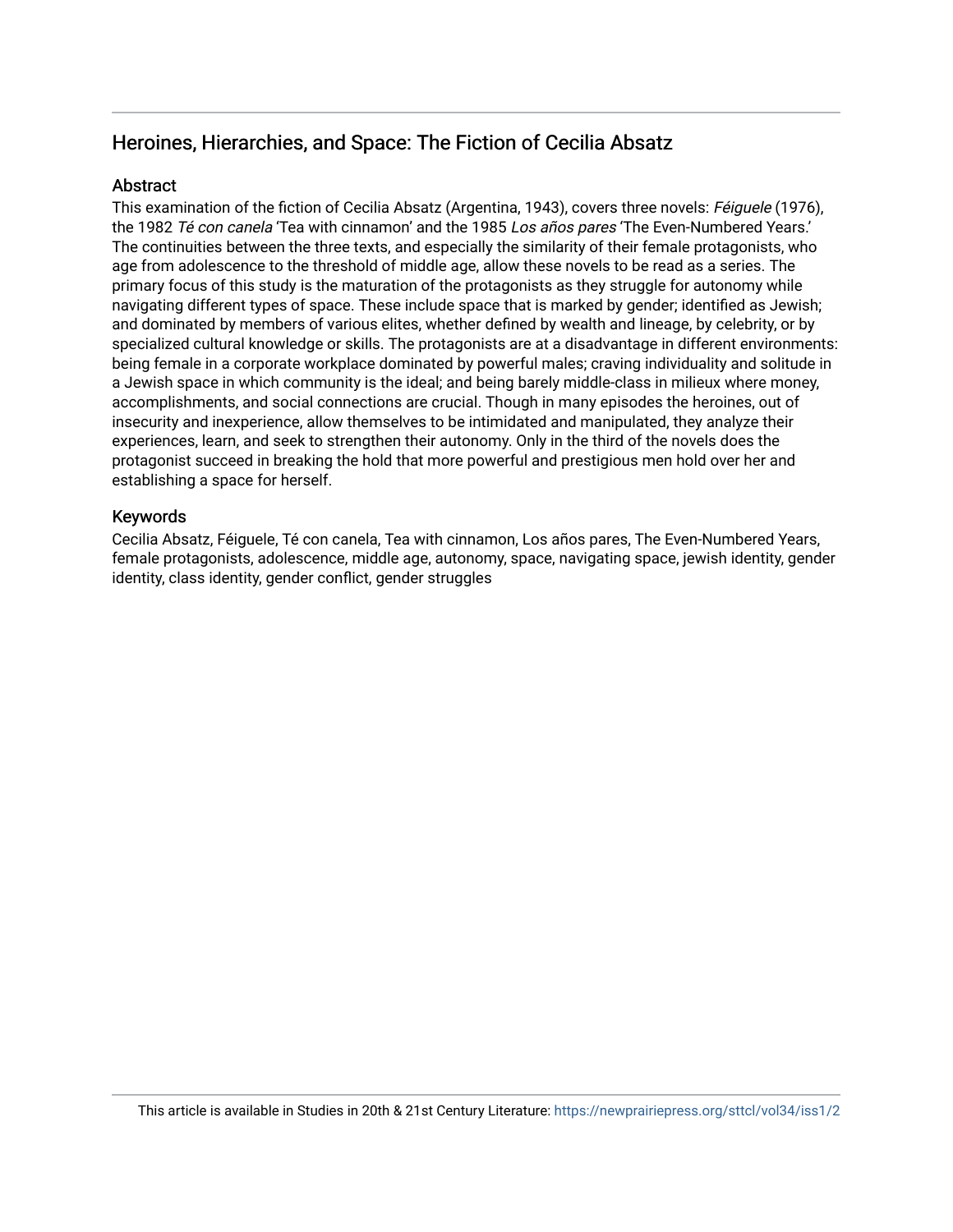## Heroines, Hierarchies, and Space: The Fiction of Cecilia Absatz

### Naomi Lindstrom *University of Texas at Austin*

The novels of Cecilia Absatz (Argentina, 1943), journalist, editor, and creative writer, stand out for the sardonic voices of their heroines and narrators, their casual frankness about sexuality and the body, their mordant satire, and their antiauthoritarian and feminist stance. Absatz lived through the repressive Argentine military régime of 1976-83, and the value of her writing lies partly in the insights it provides into that period. Rather than representing extreme violations of human rights, such as disappearances and torture, her fiction communicates the contradictions and anxieties of everyday existence in an Argentina under authoritarian rule. This essay examines her brief novel *Féiguele*, published in 1976 along with short stories as *Féiguele y otras mujeres* 'Féiguele and other women,' the first edition of which was suppressed by the military government,<sup>1</sup> and two full-length novels, the 1982 *Té con canela* 'Tea with cinnamon' and the 1985 *Los años pares* 'The Even-Numbered Years.'2

Despite their differences—for example, *Té*, with its fragmented narrative structure, requires greater concentration on the reader's part—the three novels exhibit significant commonalities. They center on the intimate experiences of protagonists who, while not the same character, have a number of features in common. In *Féiguele* the heroine is a young adolescent, while in the other two novels she is a sexually active woman. In each novel the protagonist is from Buenos Aires, from a Jewish family situated somewhere on the lower reaches of the middle class, outwardly bold, yet haunted by constant insecurity. The intimate experiences of these heroines are laid bare, whether in first or third person, with exceptional frank-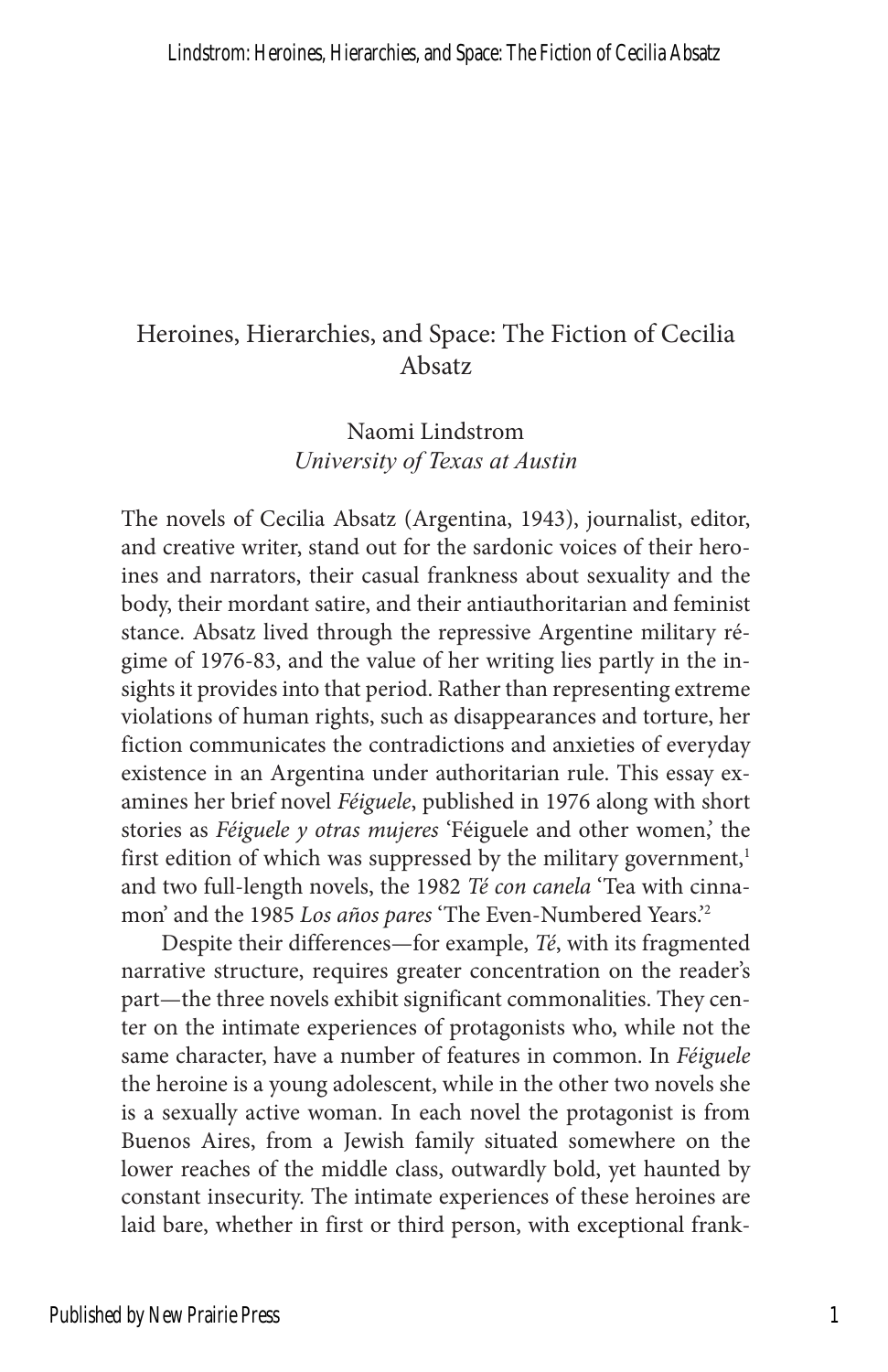ness; for example, when the protagonist of *Los años* recognizes how she has been manipulated, her entire body rebels: "She vomited a fricassee of pork seasoned with rancor and peppers four years ago. She defecated an explosion, rock and black syrup. She menstruated a single clot, the size of a pomegranate" (Los años 160).<sup>3</sup> Because of the strong resemblance between the three heroines, the progression from adolescence to adulthood, and the fact that the protagonists are shown learning from their experiences, it is fair to read the three novels together as a tripartite *Bildungsroman*.

The aspect of the three novels that is the primary focus of this study is the maturation of the protagonists as they struggle for autonomy while navigating different types of space. These include space that is marked by gender; identified as Jewish; and dominated by members of various elites, whether defined by wealth and lineage, by celebrity, or by specialized cultural knowledge or skills. The essential commonality among these is the sense of unease that they provoke in the protagonists, who often feel out of place, unworthy, and ridiculous in a terrain that they perceive as alien. Their resulting insecurity drives them to accept the domination of powerful males or to comply laboriously with social conventions that they find absurd. Although they are seen submitting to those of higher status, these women characters evince a capacity for critical analysis. They take stock of their situations and, through various strategies, seek to create a space of their own where they will escape pressure to meet expectations that have been imposed on them.

While gender relations are prominent, the other factors that complicate the protagonists' struggle are their problematic relations with their Jewish backgrounds and with the stratified, status-obsessed society in which they must make their way. The heroines of Absatz's novels are "nominally Jewish" (Lockhart 3) women who attenuate their family and community ties. As is frequently observed, Jewish life is by nature communal: while conversion is possible, Jewish identity is for the most part inherited from and nurtured in the family, and Jewish observances and folkways are difficult to maintain without the support of a community. The much-cited scholar of Jewish life Raphael Patai, after evaluating the evidence for various answers to the old question "Who Is a Jew?", concludes that, whether for those born Jewish or for converts, the crucial element is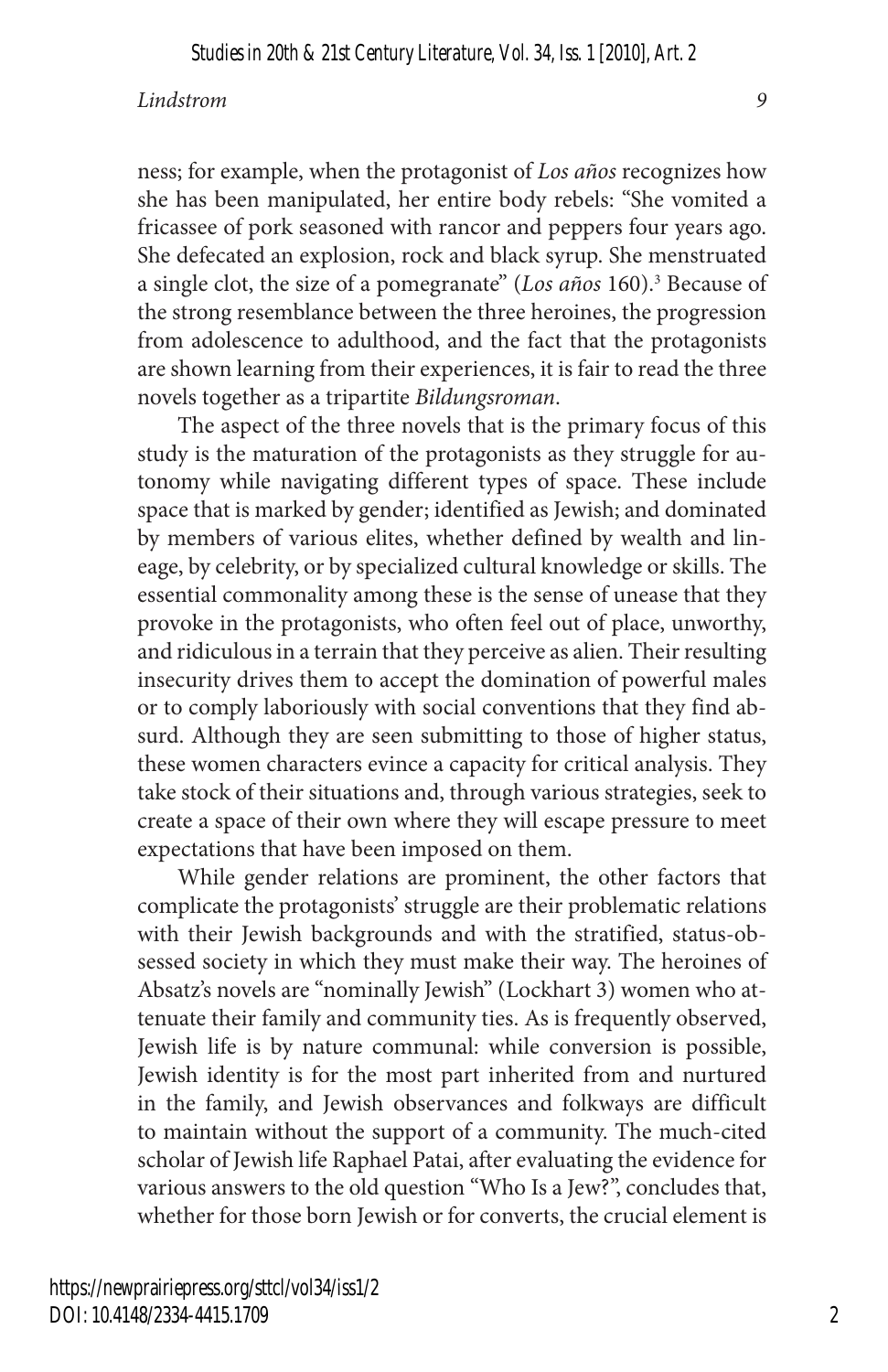a "feeling of belongingness to the Jewish people" (26). Absatz's heroines go to the other extreme from this cultivation of group feeling, rejecting any "feeling of belongingness," whether Jewish or not; they avoid their families and the Jewish community without joining any alternate social group. As a result, as Mónica Flori points out, these characters "have only fleeting relationships" ("Essay" 190). Despite their determination not to move in Jewish circles, they are haunted by an awareness of their origin.

Class factors and financial and social status further complicate the situation of the protagonists. As the children and grandchildren of immigrants who arrived in Argentina with few assets, they perceive themselves as being at a disadvantage vis-à-vis characters from old-line families of the haute bourgeoisie and landed aristocracy. Absatz's adult protagonists, while efficient and generally educated, lack any professional credentials or exceptional skills and talents that might place them in demand; they are employees dependent on the good will of a superior. When on the turf of lawyers and executives, they feel daunted; accomplished intellectuals and artists render them awestruck.

The first of the three texts, *Féiguele*, is a short novel narrated by a fourteen-year-old girl who sarcastically describes everyday scenes before telling of a traumatic betrayal. Besides suffering the usual complications of adolescence, Féiguele is fat, a feature that she gives as her defining characteristic; the first words of her narrative are "My name is Féiguele and I'm very fat" (7). The teenager has some harsh observations about the society she lives in, especially the expectation that girls should focus their energies on enhancing their physical allure to attract a male companion.

Féiguele has begun to identify certain spaces in which she feels most acutely the social pressures placed on her as she develops into a woman. In her sour account of a family vacation, she observes that "In Mar del Plata I seem much fatter than I do in Buenos Aires" (35), owing to the ambience of a seaside resort, where swimwear places figures on display and vacationers have time to scrutinize them. The protagonist learns to avoid certain sites, such as the beach and its walkway, where a woman's body is perceived as an object for male evaluation and where strangers call out to her "Who says there's no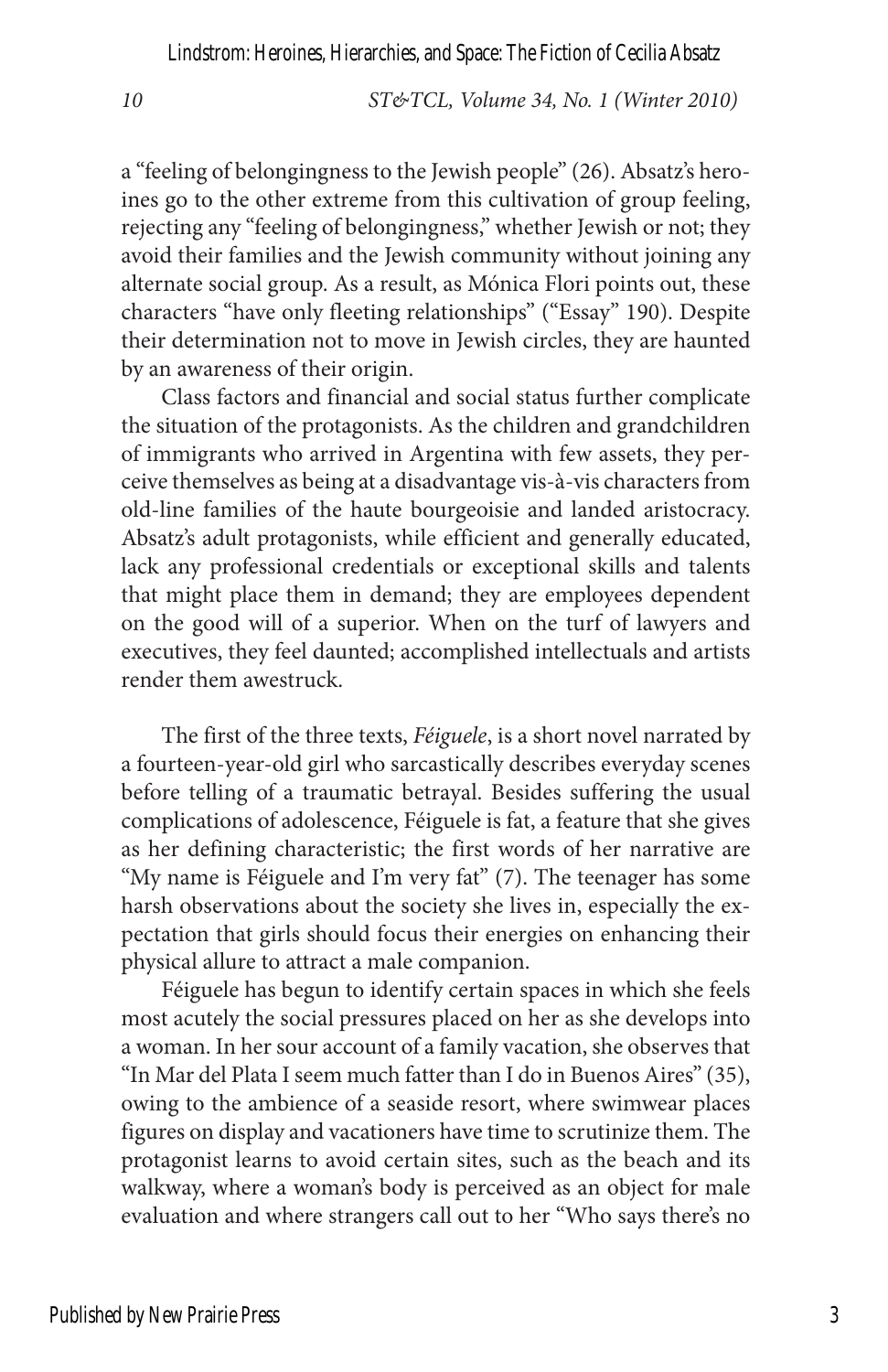meat in Argentina?" (35).

The pervasive theme of the protagonist's fatness serves several functions. It is associated with rebellion, although only to a certain point. For Féiguele, as in the eloquent (but misleading) title of Susie Orbach's best-selling volume, "fat is a feminist issue."4 In some regards Féiguele's weight might be viewed as "an attempt to break free of society's sex stereotypes" (Orbach 5). Féiguele is indeed a figure of rebellion, and her perspective as a target of mockery allows her to see more clearly social expectations concerning the shapes of women's bodies. Nonetheless, even as she bitterly attacks others' attitudes toward her corpulence, she shares their negative assessment.

At the same time, Féiguele's narrative suggests a link between being fat and being Jewish. However, it is not a cause-and-effect relation relying on what Ricardo Feierstein in his 2007 *Vida cotidiana de los judíos argentinos* 'Daily Life of Argentine Jews' has summarized as the "image of the overprotective mother … continually handing [her children's] sweaters and sandwiches to protect their health and avoid malnutrition" (31). The idea of a Jewish family obsessed with feeding its members may certainly be found in Latin American literature, for example, in the 2006 novel *Por que sou gorda, mamãe?* 'Why am I fat, Mama?' by the Brazilian Cíntia Moscovich. Here the first-person narrator identifies the memory of the "miserable, frozen Jewish villages of Europe" where her family endured "the hunger of nothing but cabbage or potatoes to eat" as the source of their habits once settled in Brazil: "the lunch table in our home was a form of excess… Our table meant: eat, you need not go hungry" (23). Absatz never reproduces this familiar image. Féiguele is the embarrassing exception in an otherwise trim family, a situation that increases her resentment at having to form part of the image-conscious household. Her narrative links "fat" with "Jewish" as the two attributes that most acutely exacerbate her sense of otherness. As will be seen, the adult protagonists of the two later novels are not only thinner but also "less Jewish" in the sense that they have distanced themselves from family and repressed the signs of their origin.<sup>5</sup>

In the meantime, as an involuntary participant in everyday Jewish life, Féiguele describes it with virulent bitterness. She characterizes her father and his friends, who are merely speaking Yid-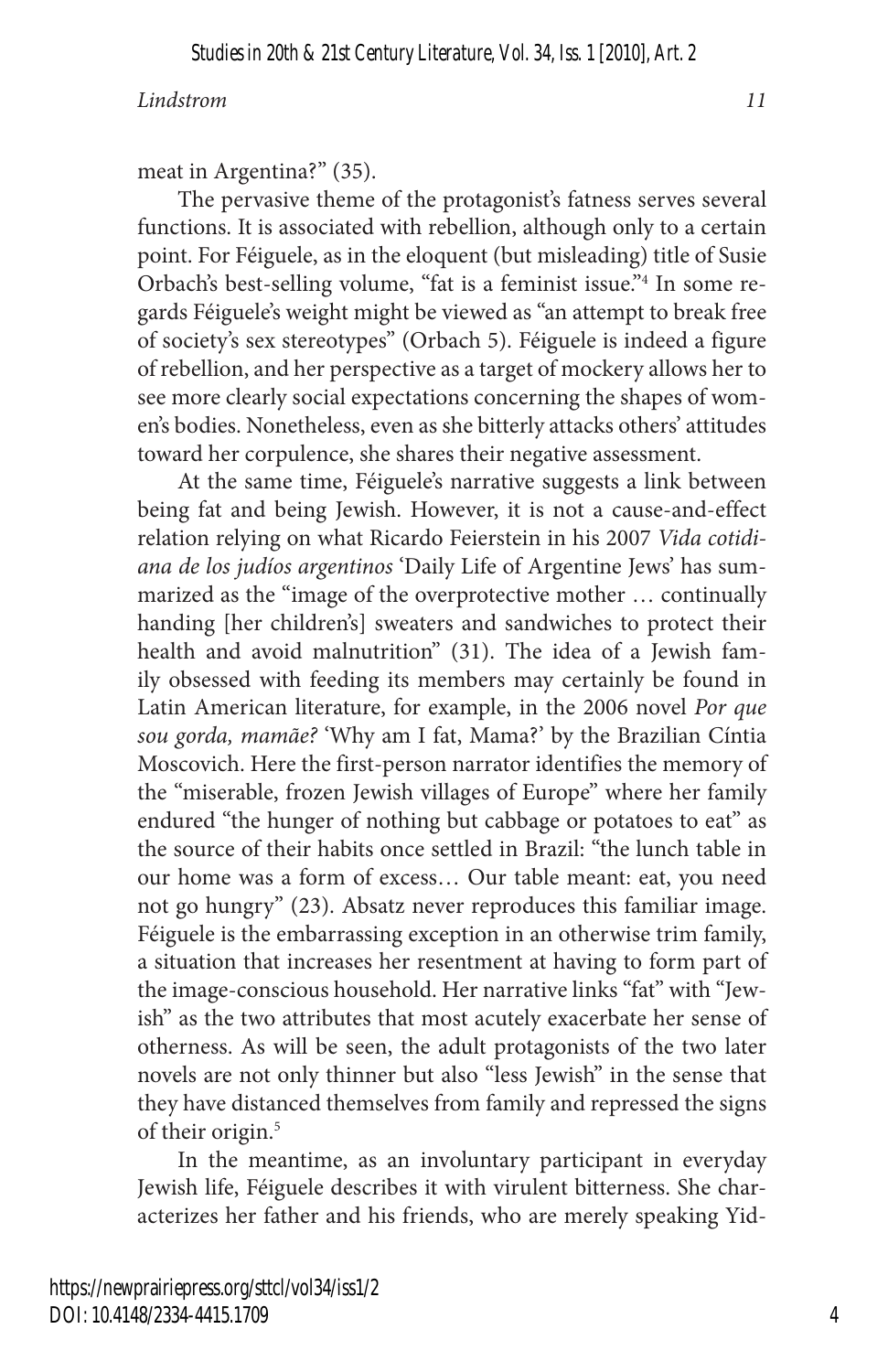dish, as "buffoons" (37) who fill her with shame. In another scene, Féiguele's mother tries to include her in a party where the older woman's friends speak Spanish using Yiddish forms of personal names. Merely being inside a circle of Jewish women enrages Féiguele, who in her narrative unleashes a petty diatribe against the women's manicures, voices, and choice of cigarettes, betraying an irrational horror at being in spaces marked by Jewish life and having to hear Yiddish. Spoken Yiddish constitutes, among other things, an "agglutinating factor" (Feierstein 137) binding together Jewish individuals and groups from different parts of Eastern Europe. Rejecting the concept of being part of a cultural community, Féiguele abhors places where hearing Yiddish forces upon her an awareness of the group spirit that animates Jewish life.

Uneventful scenes like those just discussed, in which the narrator's function is to describe with revulsion, comprise most of the novel. Toward the end, though, Féiguele becomes the protagonist of a dramatic episode, in which her first date is exposed as a plot to humiliate her; following the pattern of the *Bildungsroman*, she is left wiser by the painful events. According to Flori, after the betrayal Féiguele is shown "choosing to be alone instead of becoming dependent on a man" ("Essay" 188). This statement is less applicable to Féiguele than to the heroines of Absatz's later novels, who struggle with the decision to withdraw from their relations with manipulative men and instead savor the experience of solitude. However, Féiguele has little opportunity to create this form of refuge for herself; as a young adolescent, she is only beginning to win the right to move about independently. She informs the reader with evident pride: "I take taxis by myself"  $(27)$  and recounts some pedestrian errands proudly accomplished alone. Nonetheless, her liberty of movement is restricted, and she does not yet have the option of establishing a zone where she can distance herself from society. The generation of such spaces will only be seen in the subsequent novels.

Absatz's second novel, *Té con canela*, whose complex narrative construction involves an unstable fluctuation between first- and third-person pronouns, centers upon an unnamed protagonist who shares Féiguele's biography, but has reached adulthood. *Té* takes place within a tightly delimited temporal and spatial frame: a Sun-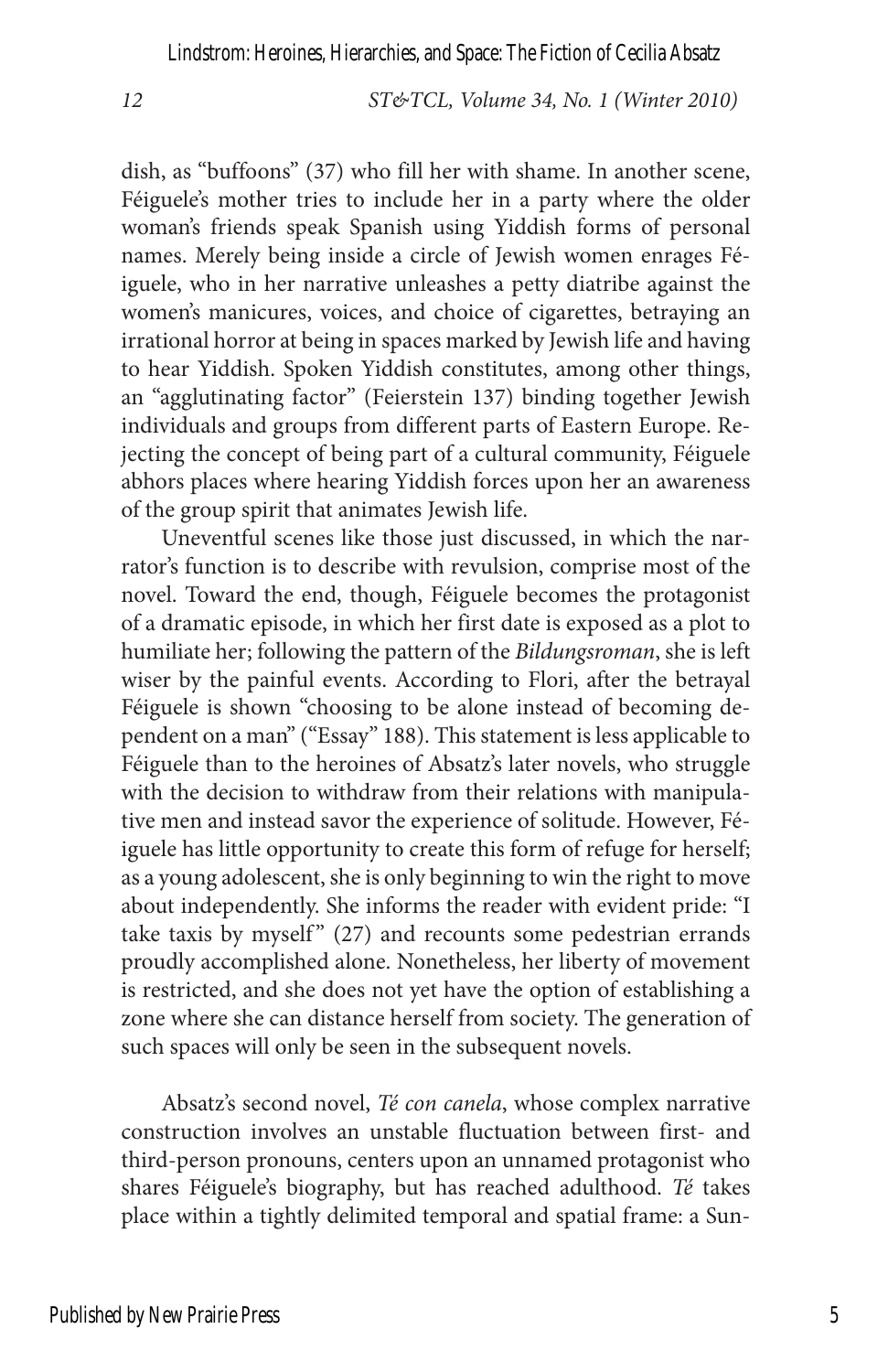day and the following Monday until 8:00 p.m. The Monday is May 25, a national holiday commemorating the first stirrings of the Argentine independence movement. During this time, the protagonist remains in her apartment, mostly in her bed, where she composes diary entries and critically assesses the way in which she has been living.

This confinement is prompted not only by the practical necessity of recovering from a severe hangover, but also by a desire to take time out and establish a distance between herself and social pressures. As Flori observes, although the protagonist is seeking her own independence, the May 25 holiday "signifies male achievements and official commemorations" ("Essay" 194) from which she is alienated. It should be remembered that the novel was published during the waning months of the military regime, which attempted to revive popular support through exaggerated displays of patriotism, another reason why the heroine might recoil from the holiday.

As the protagonist begins to review her recent experiences, she initially appears to embody perfectly the tough, independent career woman. On her own since eighteen, she is to outward appearances successful at the public relations firm where she works. Nonetheless, her description of her workspace signals that she feels out of place in the stratified corporate world, with its emphasis on image-building, conspicuous consumption, and status symbols; she observes, with embarrassed discomfort, that her office "is big and everything in it is exaggerated: the thickness of the carpet, the price of the paintings" (54). She later reveals that she quit this job, exhausted by the pressure to maintain an unfailing façade of standardized, businesslike cheer: "I left the job because I wanted to cry … I hadn't cried in five years" (88).

Further fissures in the protagonist's hard-shelled persona are revealed in the course of her two-day exercise in introspection. Both in the office and in her personal life, she organizes her activities around men who are above her in the social hierarchy, whether through position, wealth, connections, or some other advantageous attribute. At work, she devotes her time to placating the general manager of her company, one of several underhanded male characters whose treachery is eventually unmasked in Absatz's narratives. The manager, on the pretext of mentoring her, demonstrates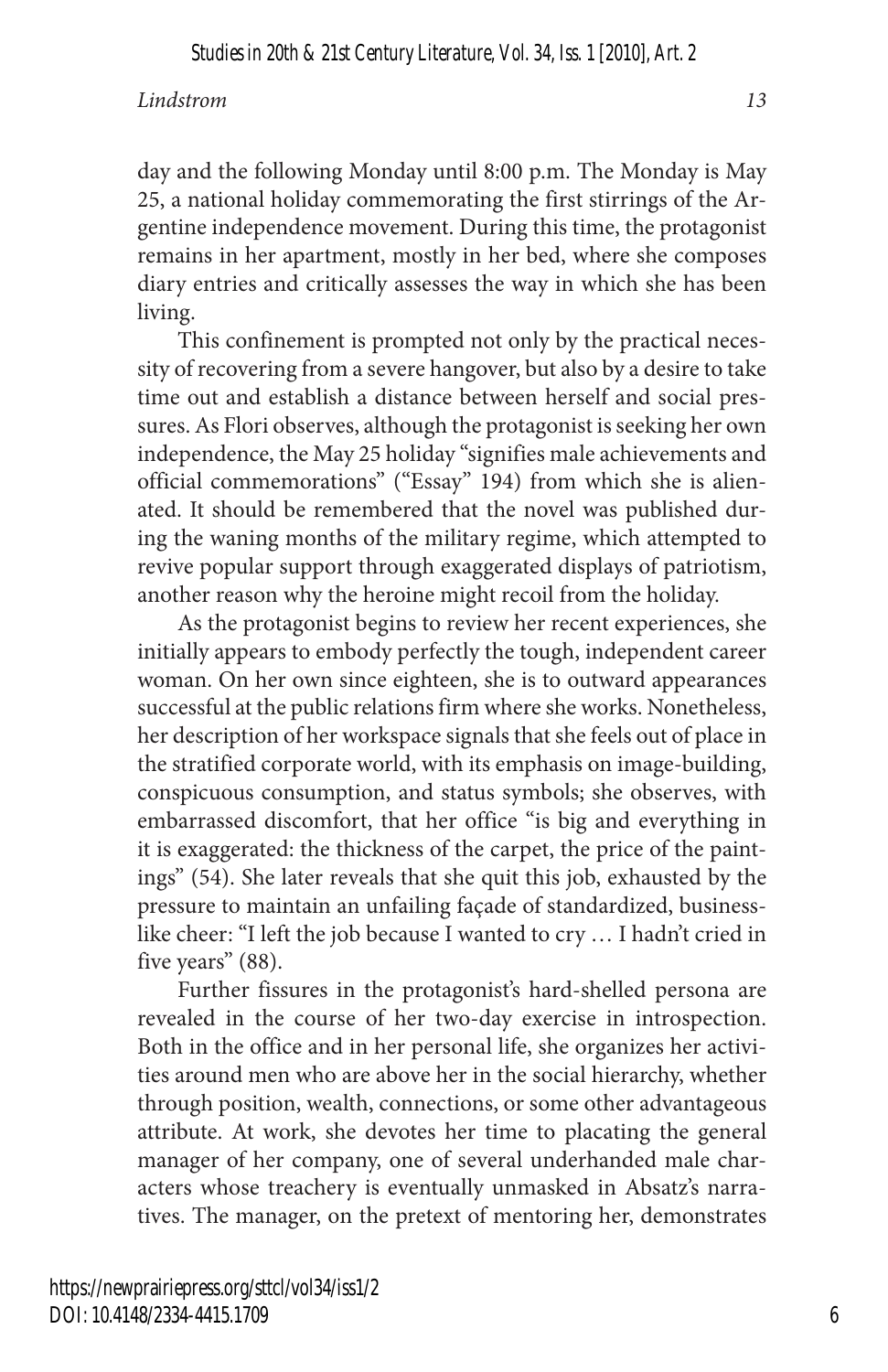his control over the protagonist by invading her space, entering her office unannounced and even gaining access to her house. In the protagonist's sexual life, she exhibits the same tendency to arrange her existence around a high-ranking male. The crisis that has led to her retreat is triggered by her rejection by a man whom she had been plotting to seduce.

As in *Féiguele*, the protagonist's situation is complicated by her tortuously ambivalent relationship to her culture of origin and her desire to escape any environment suggestive of Jewish life. When her father died, "They had not spoken for two years or seen one another for six months" (84). The protagonist, who "hated Yiddish, although she spoke it quite well" (83), has avoided her father out of a desire to disconnect herself from the language. After he dies, she regrets not having visited him more often, but as she wistfully fantasizes about the interaction that they might have enjoyed, she envisions them interacting without language (84). Despite her remorse, at no point is the protagonist seen with family or in any other space associated with a shared Jewish life. Though she manages to escape hearing Yiddish spoken aloud, the language haunts her through memory. The epigraph of the chapter "Féiguele" (in the novel *Té*) is the lyrics of the well-known Yiddish folksong of the same title, which ends with an invitation to drink beer together. The epigraph appears to represent Yiddish words that, as the protagonist enters a bar, involuntarily come into her mind despite her efforts to suppress the language and its communal implications.

Overwhelmed by these contradictions in her life, the protagonist secludes herself in what is simultaneously a withdrawal into depression and a retreat in search of clarity. The exceptional zone that she creates is one variant of the "paradoxical space" that the feminist geographer Gillian Rose has conceptualized:

… the sense of space which I argue is associated with the emergent subject of feminism. It is also paradoxical, by which I mean that spaces that would be mutually exclusive if charted on a two-dimensional map—center and margin, inside and outside—are occupied simultaneously. ("Politics" 140)

On the negative side, the heroine's forty-eight hour confinement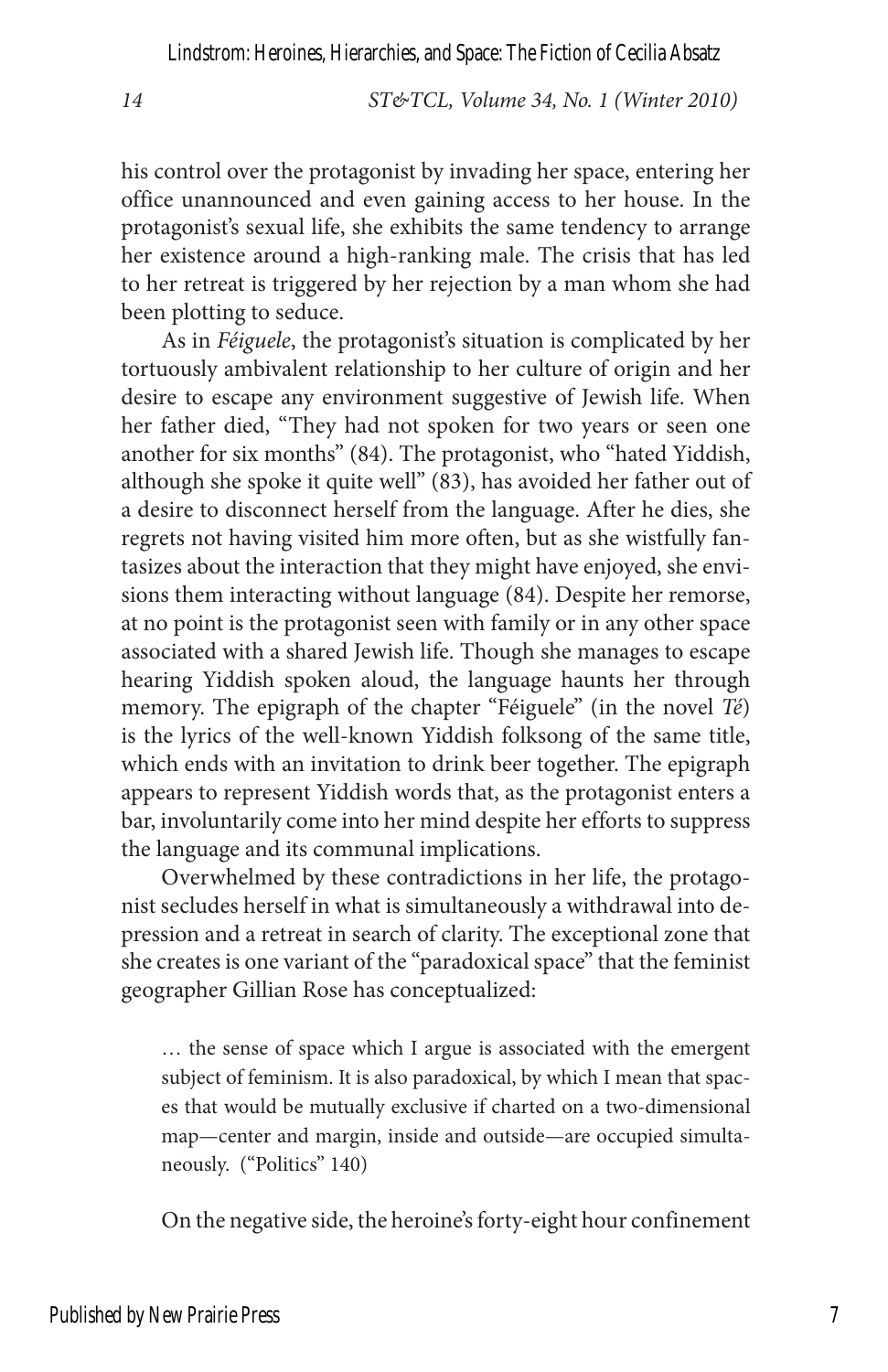begins with binge drinking occasioned by sexual rejection. The protagonist lingers unbathed in her bed, which becomes transformed into a "mud puddle" of leftovers and papers (138-39). At the same time, she is energetically writing diary entries and analyzing, at times with considerable insight, the ways in which the independence she seeks constantly eludes her. Although she was already living alone, only during this crisis does she begin to generate in her home the "room of one's own" that Virginia Woolf famously identifies as the fundamental need of a woman hoping to exercise her mind.

Among the many scenes that the protagonist revisits, she confers a particular significance upon an episode in which she was overwhelmed with desire for a woman. The protagonist, who had irreflexively assumed herself to be heterosexual, now recognizes and names what she experienced, recreating through her writing her arousal upon seeing the body, naked from the waist up, of a young woman in a sauna:

I was a man who loved her. My God, I was a man who loved her.

I desired that woman. I wanted to take her in my arms and make love to her until she forgot all about me and remembered herself. I wanted to embrace her and let her drink me all up to become stronger and more beautiful. (70)

While at the time the heroine was dazed, fleeing the sauna in panic and confusion, in her reflective solitude she understands clearly what she experienced that day.

Teresa De Lauretis in "The Seductions of Lesbianism" analyzes the tendency of heterosexual women writers to interpret all too freely the idea of a "lesbian continuum," as set forth by Adrienne Rich in her much-cited essay of 1980, "Compulsory Heterosexuality and Lesbian Existence." In De Lauretis's view, these authors construe solidarity among women as an implicit or metaphorical form of lesbianism, even when the element of erotic desire is absent. For De Lauretis, such a figurative concept of lesbianism omits "the explicitly sexual and desiring aspect of women's relation to women that lesbianism does, and sisterhood or feminism does not, carry," permitting an agreeable "fantasy of female seduction" (197) that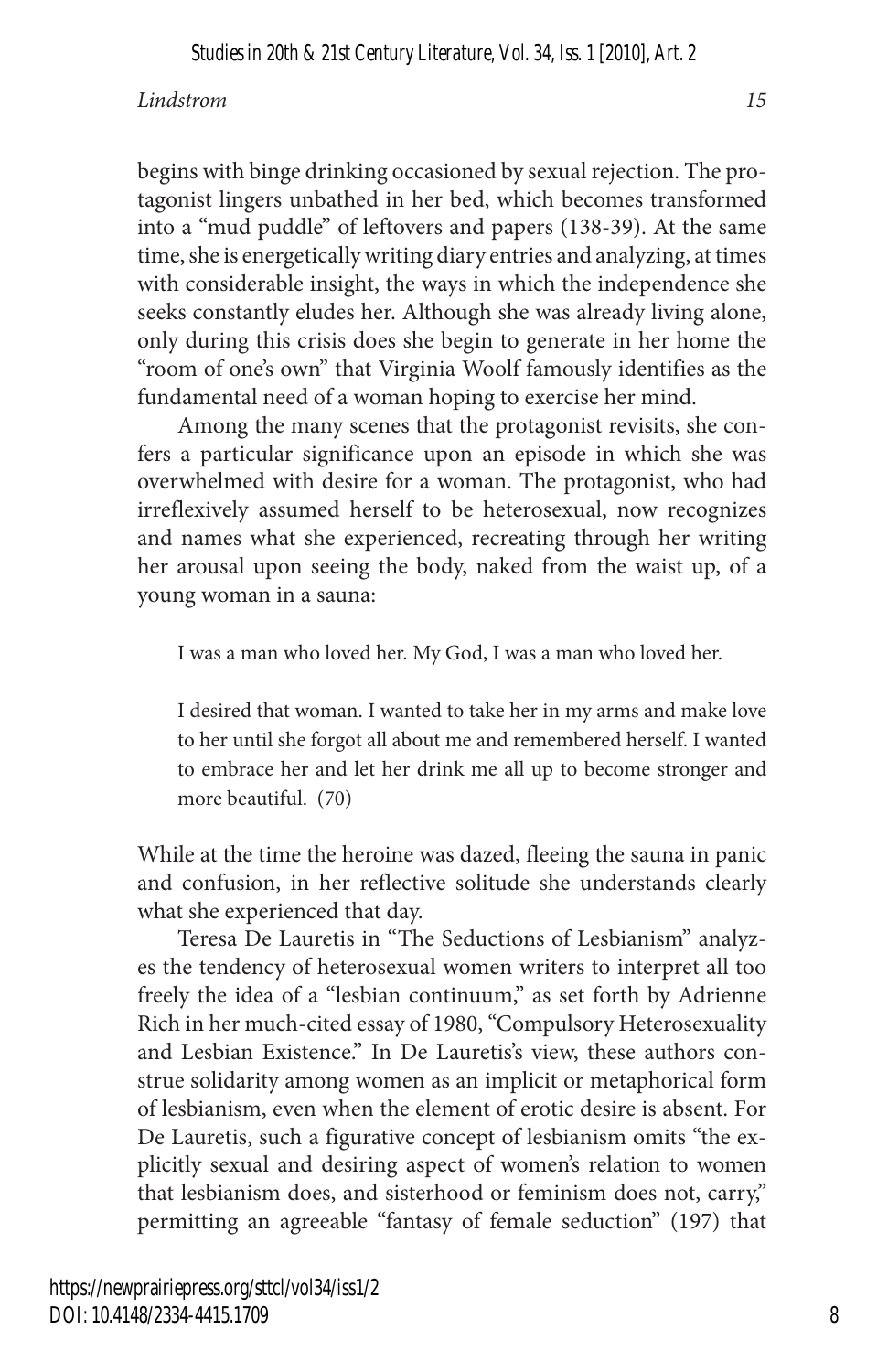may be enjoyed even by women who only desire men. Far from projecting such an asexual version of lesbianism, in this chapter of *Té*  the protagonist unequivocally recognizes the physical desire of one woman for another: "An electric current shot through my entire being and remained rumbling in the belly … the blood hammered in my head, my temperature rose" (67).<sup>6</sup>

While this and other entries suggest that the heroine is gaining an awareness of herself in relation to others, she abandons her new insights as soon as she resumes contact with the social world. She deserts her retreat when she is invited to dinner by her new companion. This character is a businessman who reminds her of Jorge Salcedo, a leading man of mid-century Argentine film and a paragon of highly conventional masculinity. The new suitor expertly bedazzles the protagonist by hinting that he possesses both a personal fortune and advantageous ties to the military regime. Given the painful struggle toward critical consciousness to which the protagonist has consecrated her retreat, her companion's links to a repressive regime and efforts to exert power over her should logically alarm her. However, like Absatz's other insecure heroines, this one is susceptible to being overwhelmed by a dominant, high-status man; she adopts a passive pattern of behavior and encourages the man to make all decisions for her. This parody of traditional courtship, in which both partners enjoy incarnating gender stereotypes, leaves her "Aroused. Sexually aroused" (121).

When her suitor calls, the protagonist reverts to placing all her hopes on a link to a male companion of high position. She envisions herself as "the wife of a future Cabinet member" (137), pursued by reporters and photographers, and "a Winner" (139). In her imagination, marriage to a power-monger will allow her to avenge the treachery of her former boss, who "will automatically become my husband's employee" (139). By the end of the novel, her bedroom, which she had nearly transformed into an oasis of critical consciousness, becomes the dressing room where she prepares to surrender her will. As Rose observes, "Paradoxical space may not remain emancipatory" (160); here, its liberating nature reveals itself to be fleeting, and the narrative becomes a *Bildungsroman* of failure, in which the lessons learned are quickly forgotten.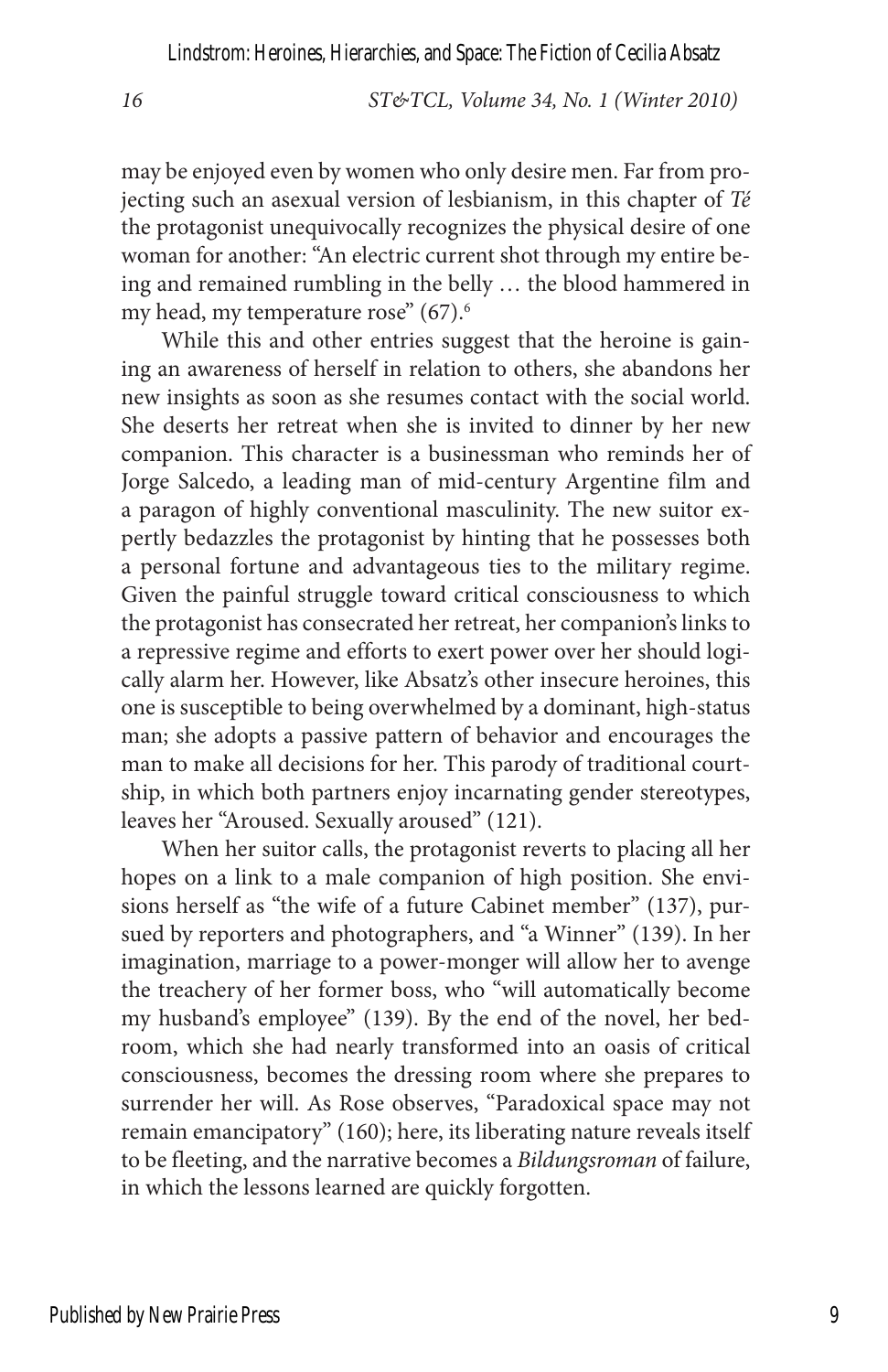*Los años pares* traces a process of learning and maturation undergone by its adult protagonist, Clara Auslander. Clara's surname, meaning "foreigner," points to the sense that she often experiences of being in alien territory. Like the heroine of *Té*, Clara at first gives the impression of enjoying considerable sexual freedom and liberty of movement. But her independence is also only apparent; as Flori notes, "She defines herself by means of a man" ("Identidad" 92). While this observation points to one major problem of the novel's plot, a parallel thematic line involves Clara's inability to locate herself in Argentine society; she interacts with different social strata, ethnic groups, and artistic and intellectual élites without finding a place in any of them.

The third-person narrator often relates Clara's thoughts (as well as, occasionally, those of other characters), but only shares her outlook in certain passages. During the chapters in which Clara is hopelessly in love with an artist, the narrator stands back and mocks her: "Clara saw in him the all-encompassing, justice-restoring gaze that Jesus must have had, a gaze that covers everything with love, transforms the grotesque and conquers wickedness" (62); as Ester Gimbernat González notes, the speaker is ridiculing Clara's "addictive taste for romantic love" (95). However, once Clara develops a critical awareness of her behavior and begins to create a space for herself, the narrator ceases to satirize her and adopts a perspective coinciding with that of the protagonist, signaling the favorable outcome of her struggle for clarity.

Of the characters who speak in the narrative, Clara appears to be the only one who is Jewish, a factor that exacerbates her sense of never belonging; in addition, she is of lower social class and has less money than those around her. She appears isolated from her family, which is not mentioned in the novel. Through her precarious employment on the edges of the theater and art worlds, first as a puppet seamstress and later as the editor of a short-lived cultural magazine, Clara comes into contact with, and is overwhelmed by, movers and shakers, prominent artists, patrons, and celebrities. She repeatedly finds herself the odd person out at events dominated by members of the art-world elite and families with prestigious Castilian and Basque surnames. Her since-dissolved marriage to a theater director had thrust her into a circle of artist-intellectuals whose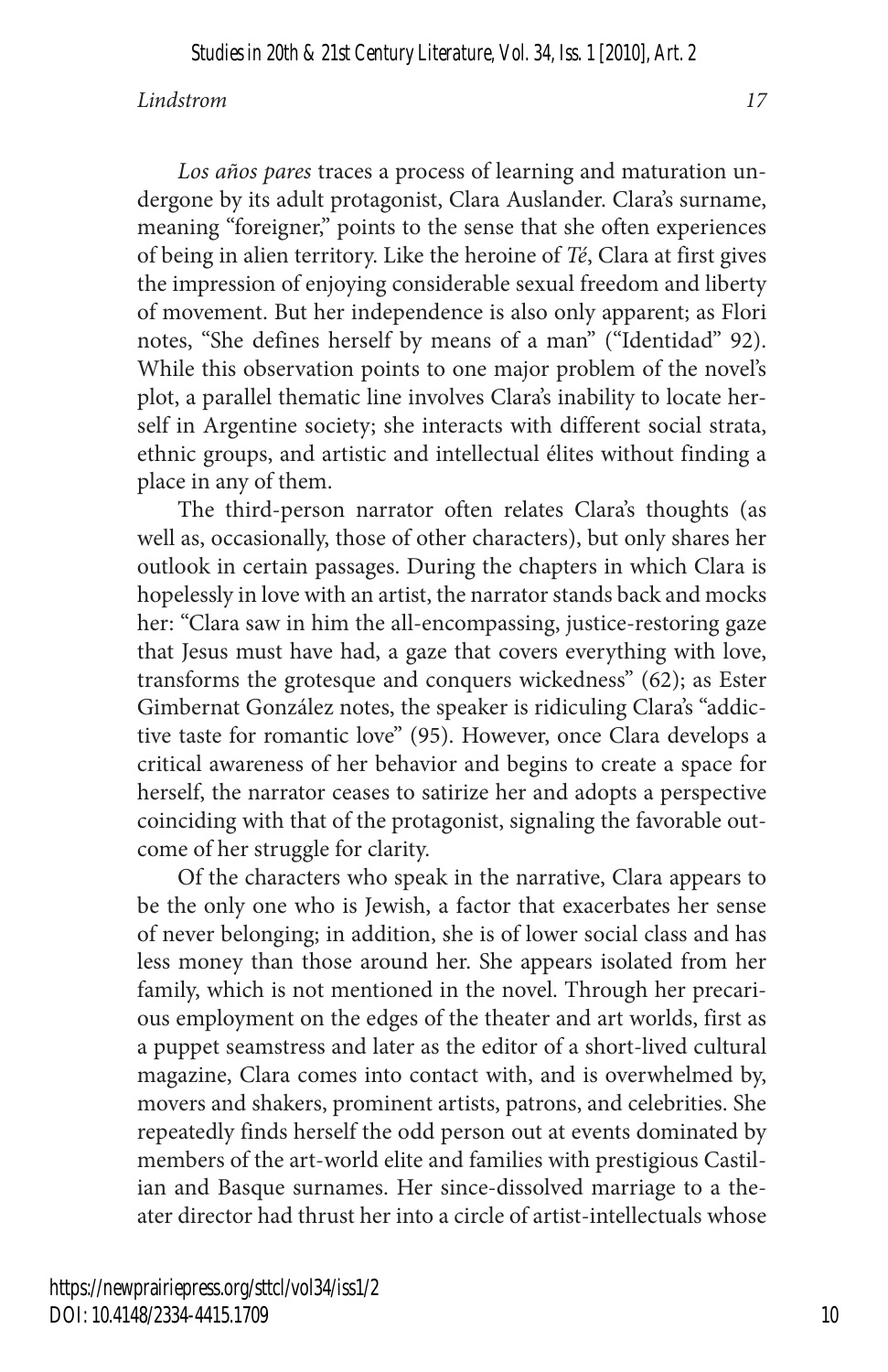common bond was their privileged knowledge of the arts; unable to follow their allusive conversation, mortified and dumbstruck, Clara became again the "foreigner."

At a posh reception, experiencing her usual sense of being out of place, Clara meets Eric, a Dutch painter who is creating a vogue around himself in Buenos Aires. He effortlessly conquers the heroine and recruits her as his interpreter on a tour of the Andean region. From the outset, their relations are marked by inequality along lines of gender, status, and money. Clara devotes almost all her time to attracting and retaining Eric, while, as a rising star in the art world, he considers her of scant importance and skillfully exploits her emotional and financial insecurity. Through the incidents related in the narrative, Clara comes to recognize her mistakes, takes stock of her situation, and changes her life. She develops her career and, in the final episodes, succeeds in breaking Eric's hold on her to establish a space of her own.

Buenos Aires is the setting for the early days of their affair. The ways that the two inhabit the urban space exemplify stereotypes of masculinity and femininity. The ingratiating, successful young painter wanders all over the city. He meets people and soaks in the urban environment as an artist, but also as a *flâneur*; as Doreen Massey has observed, the *flâneur* is "irretrievably male" (234). Clara, in contrast, sacrifices her independence and remains confined to the domestic space, where she obsessively cooks for Eric without knowing whether he will come to appreciate her laborious dedication to his pleasure.

Leaving the cosmopolitan environment for a tour of Andean lands, the two become an inseparable but unequal couple. The journey exacerbates Clara's chronic sense of foreignness, but at the same time it triggers a classical encounter with herself. For her, the most valuable aspect of the ill-fated trip is what she learns about cultural identities. Revolted by European tourists convinced of their superiority, Clara attempts to develop a South American identity for herself. But when she approaches the inhabitants of the region, addressing them in Spanish in an effort to establish a bond, her white skin sets her apart and they reject her overtures "as soon as they discovered that she wasn't asking 'How much does it cost'" (126). As a result, Clara makes a resolution: "she would no longer get off the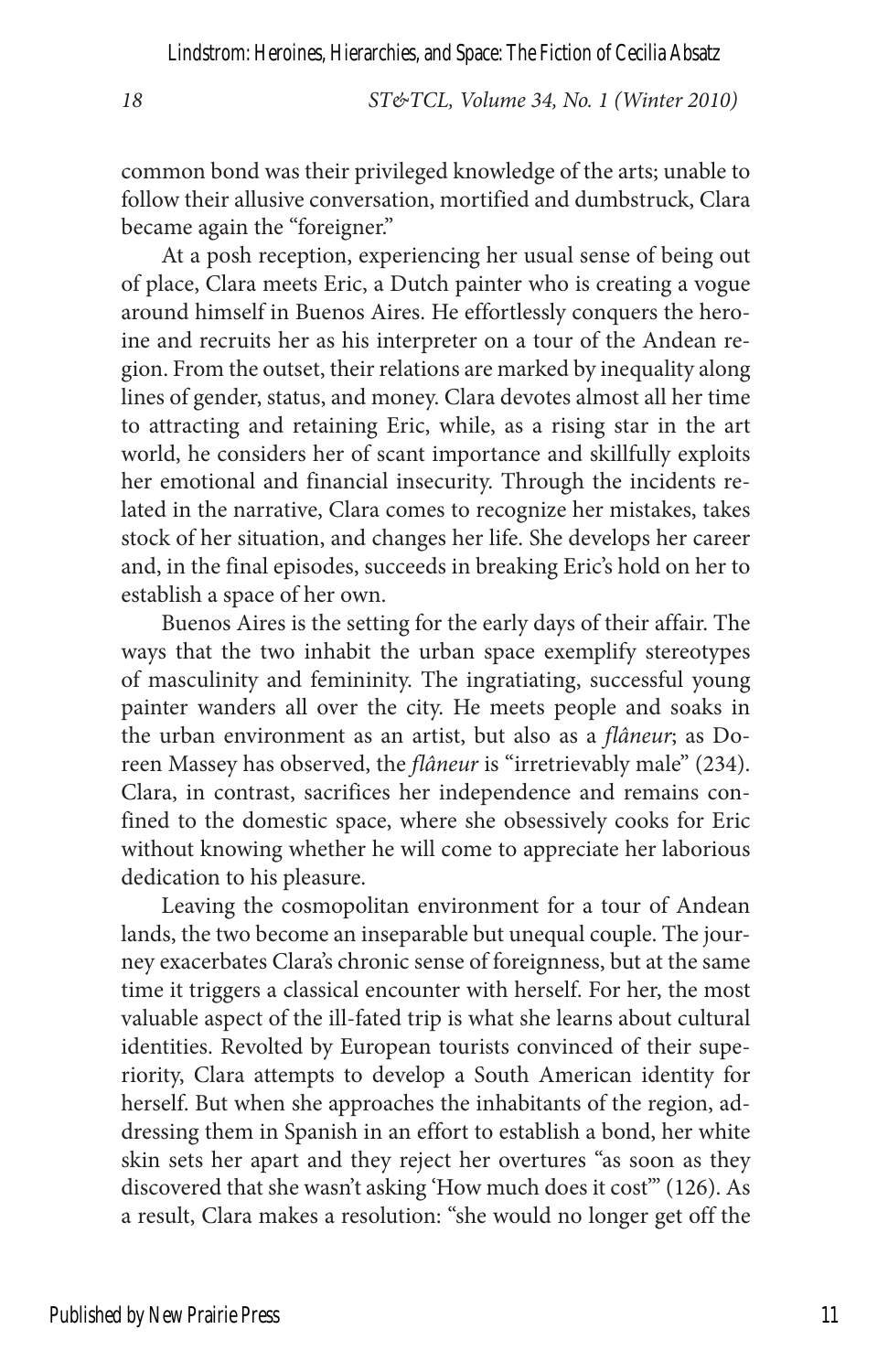train"; she sets herself apart from both the foreign tourists and the indigenous souvenir sellers, opting to generate a space apart (127).

In the next section of the narrative, Clara throws all her energies into editing a magazine. Her office assumes an exceptional importance to her as a place where she can exercise a certain degree of control: "She loved her office" (96), the narrator asserts. However, when it is announced that the magazine will cease publication, Clara is about to lose this space of autonomy. In the final episodes of the novel, she undertakes the creation of another space of her own, this time in her house.

To do so, Clara must learn to maintain control over her house and patio. She has been allowing her dwelling place to be "invaded" (97), as she comes to recognize, by Eric. The painter assumes that Clara will host him during his stays in Buenos Aires, ignoring her expressions of reluctance. While losing the battle of wills, Clara visualizes her house as "a boxing ring where a bilingual, mismatched bout was playing out. A stronger boxer who invades … and a weaker boxer who lets the invasion happen" (97). Yet after having resentfully admitted Eric into her house, Clara suddenly summons her resolve and ejects him, saying "I need to be alone in my house" (105). The narrator, clearly approving, draws attention to the significance of this action: "She had never done anything like that" (106). Clara has made a first step toward creating the "room of one's own" that has been missing from her existence.

The heroine's process of learning and maturation is not yet complete, as becomes evident when Eric arrives unannounced and insists on taking her to a party. The narrator, who had been telling of Clara's newfound independence sympathetically, reverts to the mordant tone used to narrate her infatuation with Eric: "The stupid woman felt flattered" (153). In the final episodes of the novel, Clara flees the party and returns to her house to eliminate, through vomiting, sweating, defecation, and menstruation, the toxicity created by the painter's manipulation. The next day, she comes to the realization that she must reclaim her own house and, by extension, herself. The household is cluttered with reminders of the men who have betrayed the protagonist; her kitchen has fallen into neglect because she can only cook to please another.

At the end of the narrative, Clara has reappropriated her house,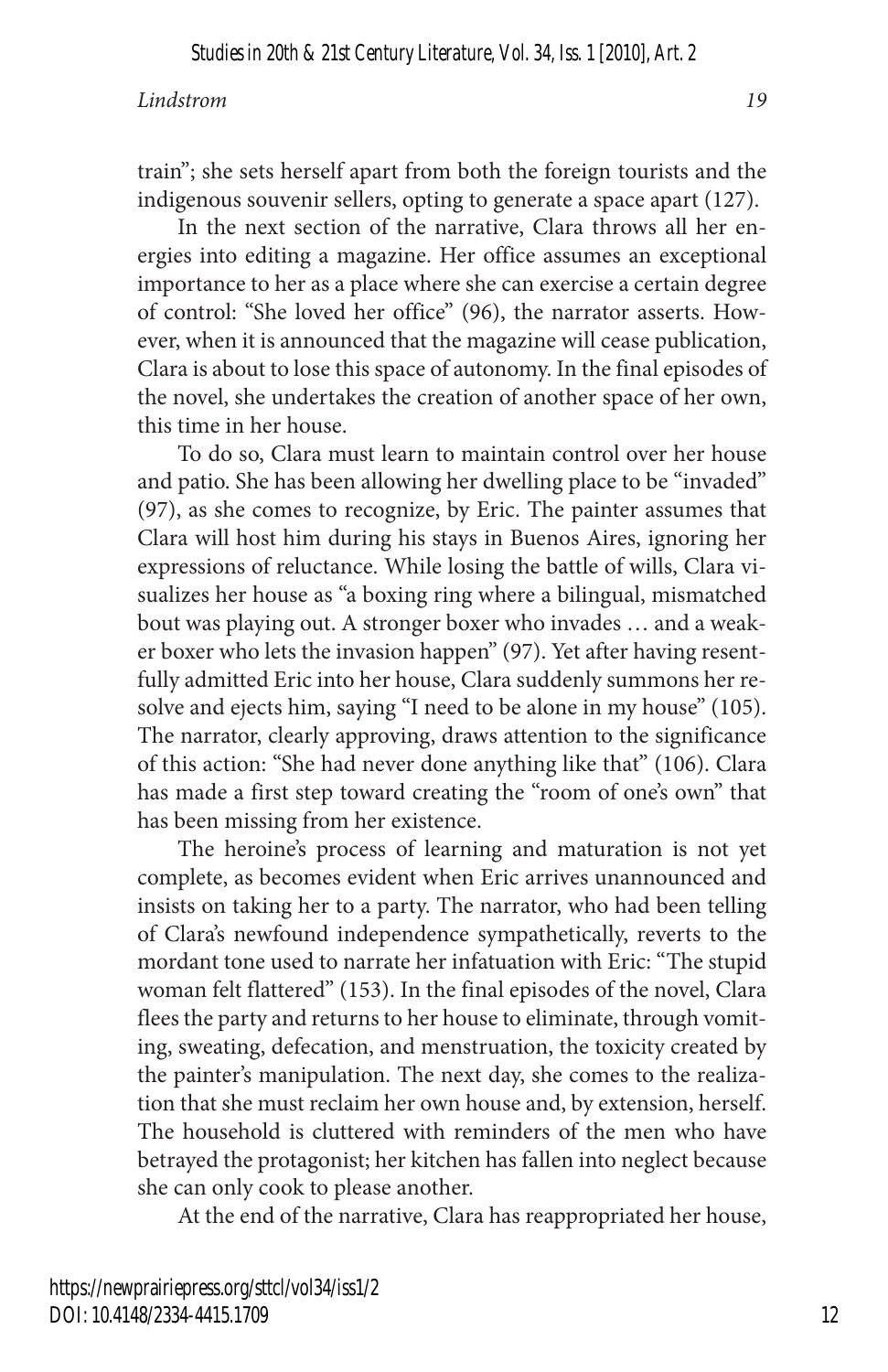purging it and transforming it into her own space. With this denouement, Clara resolves one problem, her tendency to seek out and invite the domination of males above her in the social hierarchy. But the novel appears to abandon, in its last chapters, another of the protagonist's dilemmas: her lack of a place either in Jewish life, which she has spurned, or in any other cultural community. Nonetheless, the last scenes contain a resolution to this secondary issue. The narrator points out the peculiar horror that Christmas inspires in Clara: for her, "it's just a question of surviving" the day (144). Clara recoils from Christmas, not as a Jewish woman overwhelmed by the excessive display of Christian symbology, but as a single, childless person surrounded by idealized images of family festivities. To conquer her dread of Christmas, Clara defines herself by her solitude: "She thought … I learned that I am a person alone…. To admit that was as painful as freeing up constipated bowels" (148). This self-identification constitutes a radical response to the question that has haunted the protagonist all through the novel: to what social group could she possibly belong? The assertion that she has no place in any particular set of human beings provides the answer.

The three novels exhibit a progression. In *Féiguele*, the teenage protagonist realizes that, in certain locations, gender expectations become more acute, and she seeks to avoid these sites; she also longs to flee spaces marked by a Jewish life lived in common, whether among family or friends. However, her young age allows little opportunity for her to choose the spaces she inhabits. The protagonist of *Té* appears to enjoy freedom of movement, but subsumes herself to men who possess wealth, prestige, and power; her relations with Jewish life are equally contradictory. During a crisis, she manages to establish, for two days, a refuge where she can critically question her addiction to masculine domination. At the novel's end, though, she abandons her quest for clarity; both her unequal relations with men and her troubled links to social groups remain unresolved.

At the beginning of *Los años*, Clara is another apparently liberated woman with a habit of acquiescing to unequal relations. Of the three protagonists, she is the only one who at the end of the narrative has carved out a space for herself. In the closing chapters, Clara resolves as well her perennial sense of foreignness, although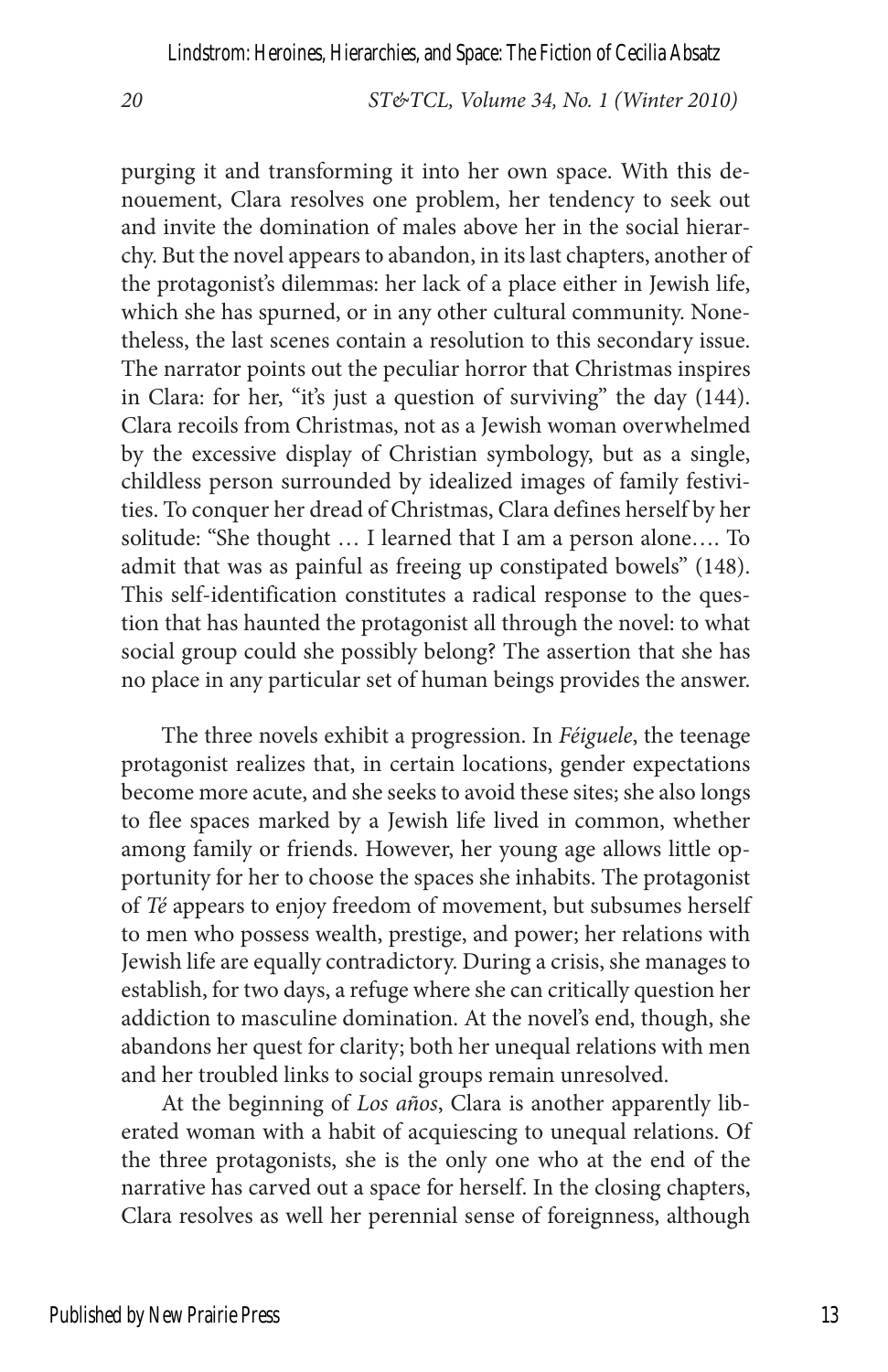in this case the answer to her isolation from cultural groups consists, not of transforming her situation, but in learning to recognize and acknowledge it. The first two novels come to an end leaving the protagonist still in the grips of the basic dilemmas that motivate the plot. Only in the third novel does the *Bildungsroman*-like plot end in successful maturation. In *Los años*, Clara succeeds in establishing the space of her own that the earlier protagonists had not been able to create. At the same time, *Los años* brings to a conclusion the complicated relationship between the protagonist and sociocultural groups—whether a family, a community, a social stratum, or a shared South American identity—when she renounces altogether this aspect of human society.

#### Notes

1 According to the author, in "Conversation with Cecilia Absatz" (Flori 205), the military government censored *Féiguele* for its language; another factor was the progressive stance of the publisher, Ediciones de la Flor. After the restoration of democracy in 1983, the book came back into circulation.

2 The author's 1995 *¿Dónde estás amor de mi vida, que no te puedo encontrar?*  'Where are you, love of my life, that I can't find you?' is not in the same series of novels. While the three novels discussed here all focus on the experiences and perceptions of a single female protagonist, *Dónde estás* features multiple plot lines involving a diverse set of male and female characters. Darrell Lockhart (4- 5) observes that *Dónde estás* is much more light-hearted in tone than the same author's previous novels.

3 All translations are my own.

4 Despite its resounding title and the exposition of some feminist concepts in the early sections, Orbach's book soon reveals itself to be a weight-loss guide.

5 Overweight, a painful theme in *Féiguele*, comes in for a light-hearted treatment in *Té*, as the heroine imagines herself using New Age philosophy to lose ten troublesome kilos. The topic disappears in *Los años*.

6 While the stranger in the sauna is clearly an object of desire, the protagonist's long-running relation with a younger woman may be equally well interpreted as a female friendship or a lesbian attachment.

### Works Cited

Absatz, Cecilia. *Los años pares*. Buenos Aires: Legasa, 1985.

https://newprairiepress.org/sttcl/vol34/iss1/2 DOI: 10.4148/2334-4415.1709